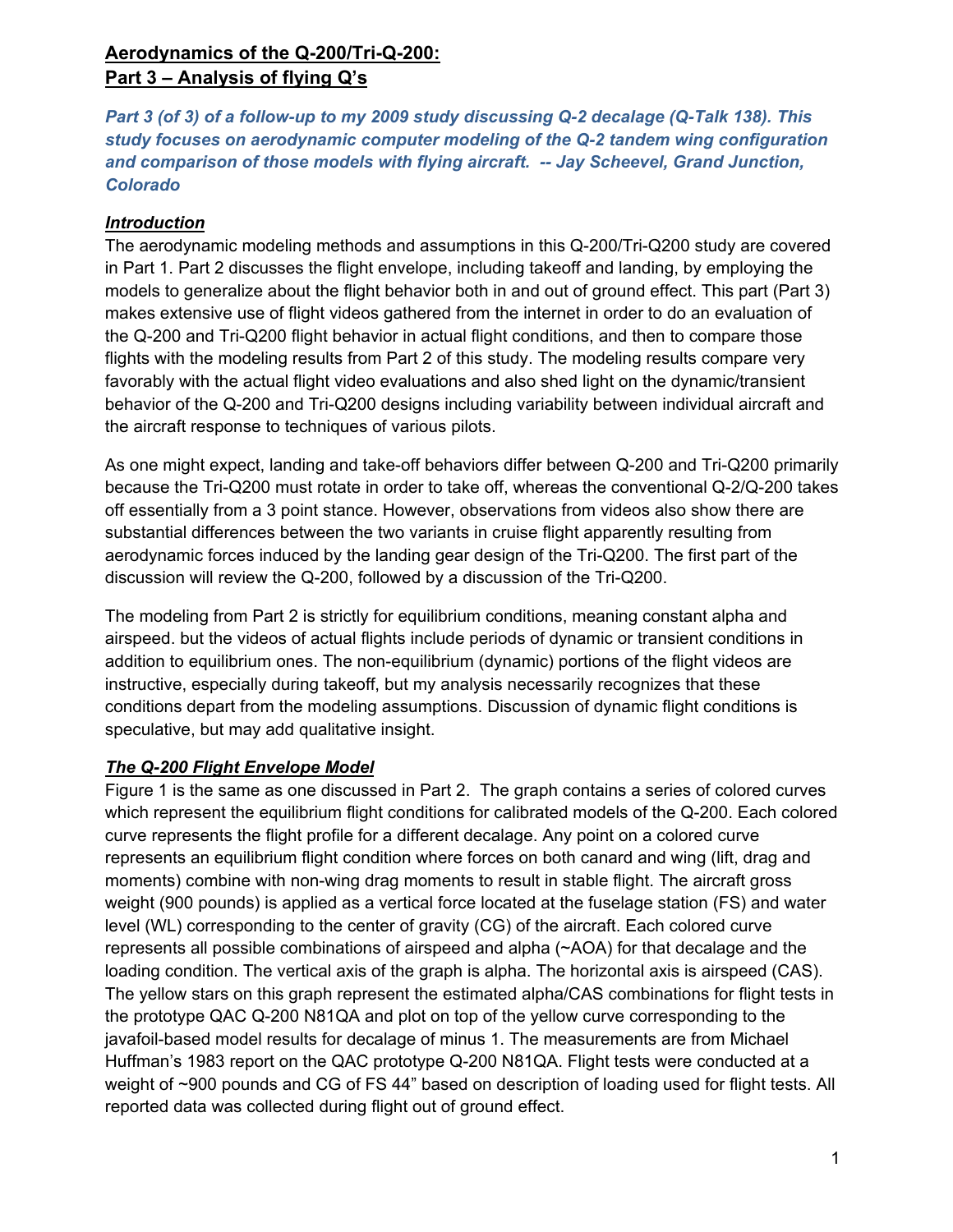Figure 2 is the equivalent of Figure 1, but is the model response when in ground effect. The yellow stars shown on this figure are the same as those in Figure 1 (measure out of ground effect). The difference between the yellow curve and the yellow stars shows the significant impact of flight into ground effect. This is most apparent at low airspeeds where alpha values are significantly reduced from those when flying out of ground effect. Maximum achievable alpha at pitch buck in ground effect is less than 7 degrees, whereas out of ground effect it is near 10 degrees for the modeled CG and gross weight.

### *Use of videos to evaluate Q-200 Flight Behavoir*

In this part of the study we evaluate two currently flying Q-200's through the use of posted internet videos. The first of these is Mike Dwyer's Q-200 (N3QP). N3QP has several decades and more than 1000 hours of flight time. Dwyer's videos are recorded in Florida (near sea level), so provide very useful standard atmospheric condition comparisons to modeling results. The second flying Q-200 was built and flown by Sanjay Dahll. Dahll's plane (N102SD) has been flying for close to 4 years and has an estimated 150+ hours. It is flown in Michigan (ground elevation 600-700 feet above sea level).

Some of the videos prepared by Dwyer for flights in N3QP include strip-type speed and altitude data synchronized with the video (using Dashcam), these numbers are informative for analysis of all phases of flight. Dahll's videos for N102SD do not include speed or altitude data, but like other videos used here, unique runway markings can be identified and distances between those markings can be measured accurately using Google earth. Then interval-timing of these markings on the real-time video allows ground speed to be computed during the take-off. Airspeed (CAS) from groundspeed can be estimated based on assumptions of atmospheric conditions during takeoff and flight. This includes consideration of density altitude and wind conditions.

Using specific angular relationships between airframe features, as seen from the camera point of view (POV), an angular scale can be constructed and then superimposed on the video frame capture images. By comparison of this scale to the distant horizon, the alpha angle during any phase of level flight can be estimated.

Combined with the visually measured alpha values, and in some cases with video observations of elevator and reflexor configurations, meaningful comparisons with the Javafoil models from Part 2 can be made.

## *Q-200 Flight Characteristics - N3QP*

Several photographs of N3QP are available online. Views from the side have very little parallax so allow for measurement of the decalage angle of the aircraft by observation of the wing and canard sections viewed from the side (N3QP decalage has not yet been hand measured). Figure 3 shows side views of N3QP wings. These photos have been overlain with the appropriate template for the wing section which were digitized from QAC plans. The angle listed is that of the section template's level line when matched to the photo. The aircraft is sitting empty on a reasonably level surface. The canard has a 10 degree angle and the main wing has a 9 degree angle, meaning that N3QP has a decalage angle of minus 1, essentially the same as the QAC prototype, N81QA.

Figure 4 shows a screen capture view from a N3QP video. The image is from a point of view (POV) in the cockpit very near the seatback bulkhead. Superimposed on this view is a calibrated angular scale. When compared to the distant horizon, the alpha is indicated on the scale. The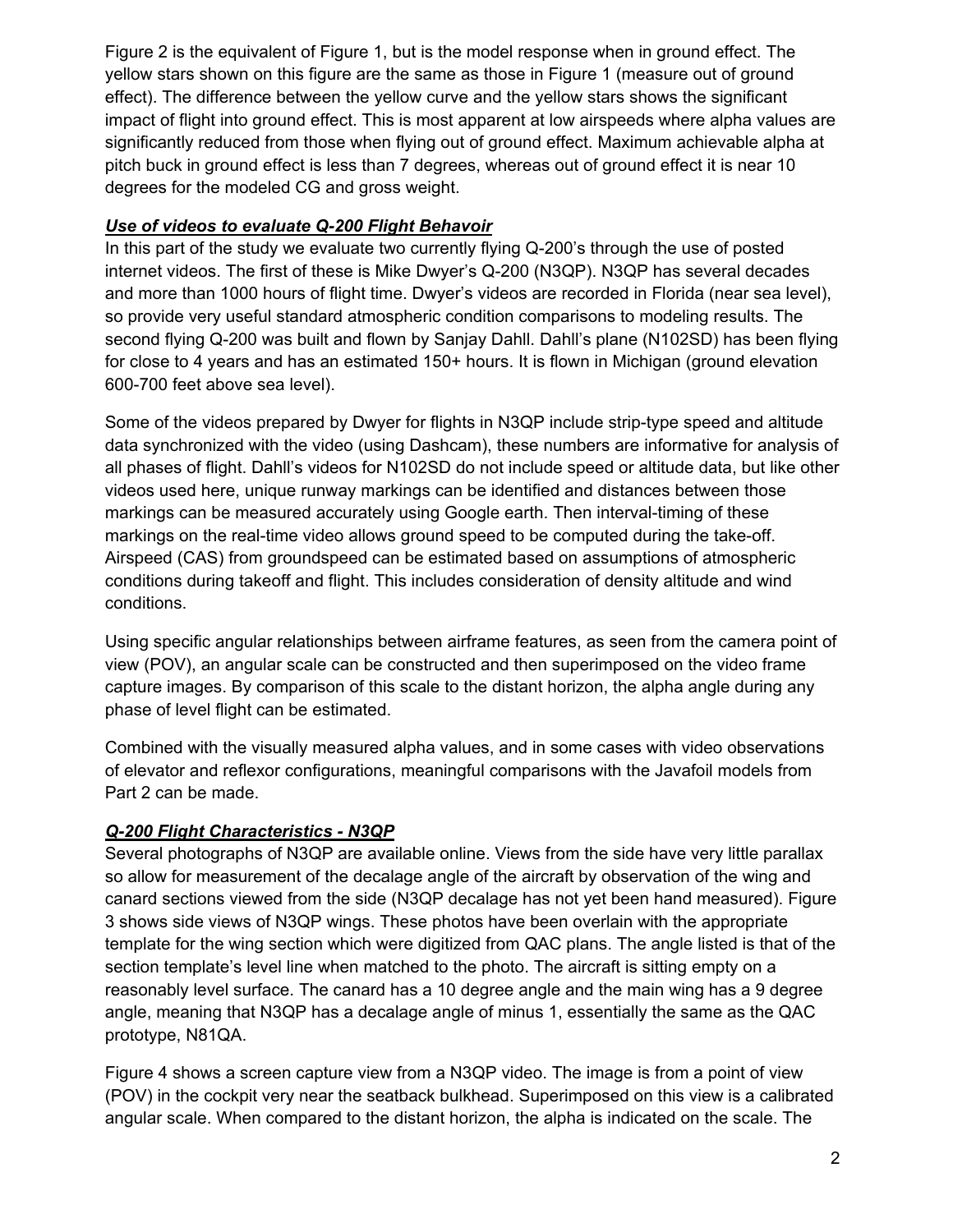topography is very flat in this part of Florida, so the distant horizon is flat and clear in this shot. This view demonstrates that the alpha is 7 degrees when the aircraft is loaded. The speed of the aircraft when taxiing and also when this shot was taken, is near take off speed (65 mph). At this point the plane still has all wheels on the runway, but is about to lift off.

Figure 5 shows N3QP, just prior to take off on a different flight, however the view in this video was from a camera mounted near the end of the left canard with a view of the bottom surface of the canard. Figure 5 has a clear view of the edge of the runway which serves as a horizontal reference. The lower surface of the right canard root permits a visual alignment of the QAC template, the comparison of this template's level line to the horizon reinforces the observation that takeoff alpha in ground effect is about 7 degrees. Also, this view allows the measurement of the elevator deflection that is applied at the moment of takeoff (17 degrees elevator).

Figure 6 is taken from the cockpit view, showing N3QP just after takeoff at a speed of 74 mph. The horizon against the angular scale reveals that alpha is now 6.5 degrees, still in ground effect.

Figure 7 is the view from below the canard revealing that the elevator setting is at 10 degrees, while the aircraft is still in ground effect just after takeoff at 74 mph.

Figure 8 is the modeled flight configuration summary in ground effect. The plot shows combinations of airspeed, alpha and elevator configurations that result in stable level flight of the Q-200 when in ground effect. The two yellow stars represent the near take off and very early flight behavior of N3QP from Figures 4 through 7. The stars plot above to the model decalage curve of minus 1 (yellow). The stars are nearly half way between decalage minus 1 and minus 2 model curves. Since decalage is apparently minus 1 for N3QP, the stars would be expected to plot on the yellow curve, but they come in slightly high to this. This could be the result of several factors including the use of up aileron reflexor setting during takeoff, or a more rearward CG than 44" FS that was used for the model. Neither of these conditions could be confirmed from the videos. That said, the measured flight characteristics at takeoff for N3QP are close enough to the expected values for decalage of minus 1 to allow us to call the model a good proxy for the flight behavior of N3QP while taking off and flying in ground effect.

Figure 9 through 12 show sequential shots from the cockpit camera at different phases of the same flight but out of ground effect. The alphas and airspeeds are shown on the figures. Figure 13 is the graph of airspeed vs. alpha for the model Q-200 out of ground effect. On this graph, the airspeed/alpha observations from Figures 9 through 12 are plotted as yellow stars. The yellow stars track close to the yellow minus 1 decalage curve, which is consistent with the expected flight behavior of N3QP based on its minus 1 degree decalage.

#### *Q-200 Flight Characteristics – N102SD*

Several videos of Sanjay Dahll's Q-200 (N102SD) have been posted. Two of these are analyzed with two different camera positions represented. The first is one where the camera is mounted to the wheel fairing on the inside with a view of the lower surface of the canard (similar to some of the videos of N3QP), and another where the camera is mounted on the leading edge of the vertical fin with a forward view of the top of the aircraft.

Figures 14 through 18 are a collection of screen captures from the wheel fairing camera position. The QAC canard template is superimposed on the wing root and is aligned with the canard at that location, so serves as a reference to compare to the horizon line, in order to determine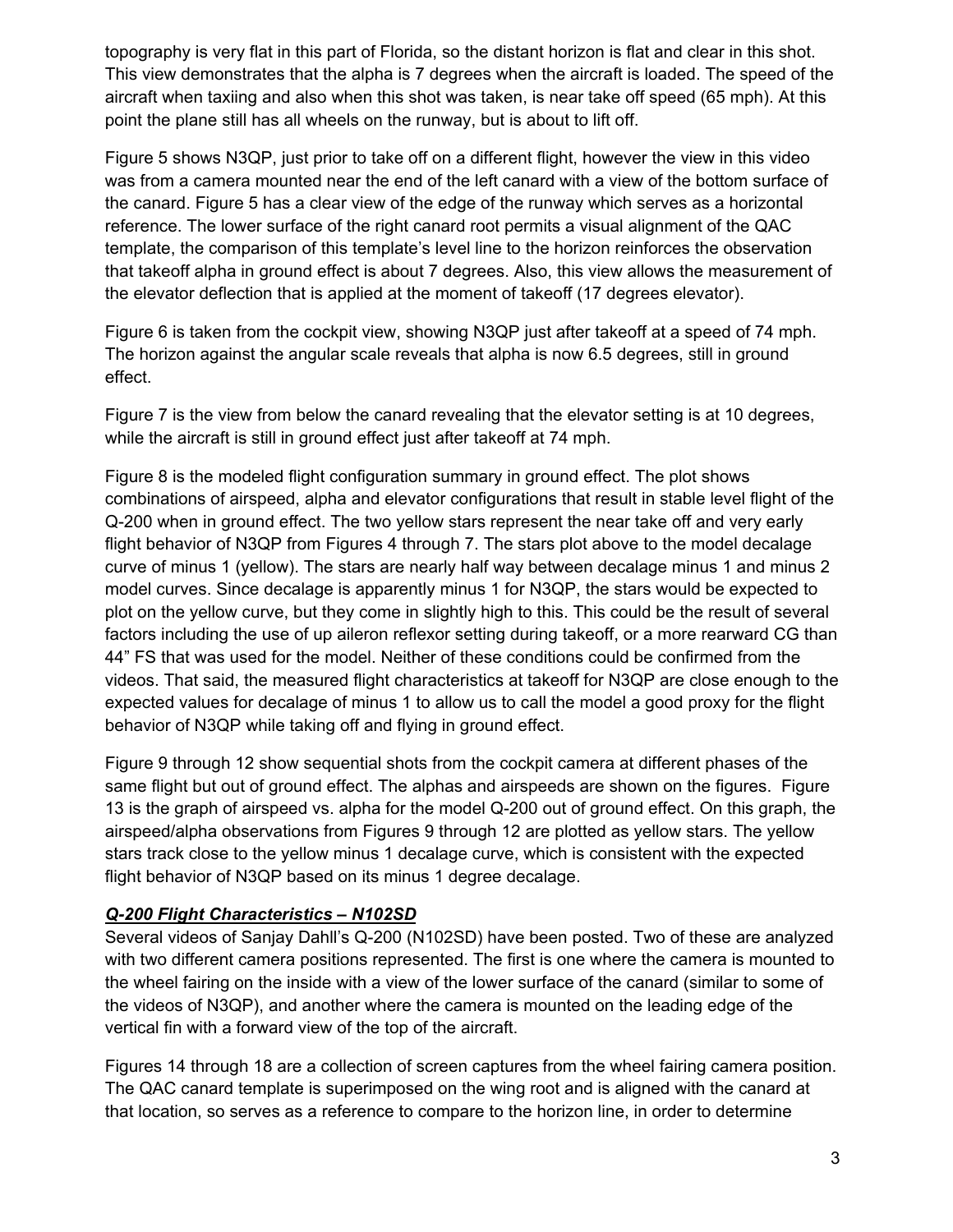alpha. Airspeeds are estimated by either 1. timing reference points passing the cameral on the runway (take off) or 2. assuming the expected modeled airspeeds (in cruise flight).

Figure 14 is a slow taxi. The horizontal reference indicates a taxi alpha of 6 degrees.

Figure 15 is late in the takeoff roll, when elevator is deflected down 5 degrees. Figure 16 is immediately afterwards, when the elevator is quickly deflected to 8 degrees and the plane has just lifted off. After lifting off, the alpha goes rapidly to 7.5 degrees, then settles back in Figure 17 to 5.8 degrees (elevator held at 4 degrees).

Figure 18 is in level cruise at an estimated CAS of 140 mph, alpha of 0.5 and elevator at 2 degrees up (-2).

Figure 19 is shows the scenarios in Figures 15 through 18 as yellow stars plotted on the Javafoil Q-200 model. The takeoff behavior is close to that expected for a decalage angle of minus 2, although the point of corresponding to 7.5 degrees alpha is probably not equilibrium because of dynamic rotation during lift-off. The actual decalage of N102SD has not been measured either physically or from photos. It is apparent that some up aileron reflexor is used during take-off see figure 25. Use of reflexor will cause the Q-200 to fly as if it has a more negative decalage. The models are all based on neutral reflexor.

Figure 20 is the version of the model shown in Figure 19, but when out of ground effect. The takeoff behavior in Figure 19 indicates suggests N102SD decalage is close to minus 2, however if neutral reflexor was used at cruise and up reflexor at takeoff, then the natural decalage of N102SD would be consistently minus 1.

Figures 21 through 27 show a series of flight scenarios for N102SD from a camera position on the vertical fin. The yellow lines on each Figure are marking parallel linear surface features such as taxiway or runway boundaries or runway markings. The crossing point of the extrapolation of two parallel horizontal lines is commonly known as the vanishing point. Because of the geometric law of parallax, the crossing point when viewed from the camera represents a point on the distant horizon. This point can be compared to the superimposed angular scale in the center of the figure in order to read alpha from the red arrow (similar to the analysis that was used to evaluate N3QP). The reason the vanishing point method is used is because the actual horizon is hidden behind the main wing in most of the views from taken from the tail POV. If the horizon is visible, it is used instead.

Figure 21 is slow taxi, confirming 6 degrees taxi alpha.

Figure 22 is early in the takeoff roll. The alpha increases slightly to 6.5 degrees,

Figure 23 and 24 both show late takeoff roll with alpha increasing to 6.7 then 6.9 with down elevator deflection near takeoff speed (~70 mph CAS).

Figure 25 is immediately after lift-off (75+ mph CAS). A rapid elevator deflection that pops the plane into the air dynamically lifts the nose to an alpha of 8.7 once airborne. It immediately settles back (Figure 26) to 5.4 degrees at an estimated CAS of 85 mph CAS.

Figure 27 is at level cruise at an altitude just below cloud base. The alpha is 0.5 with an estimated CAS of 140 mph.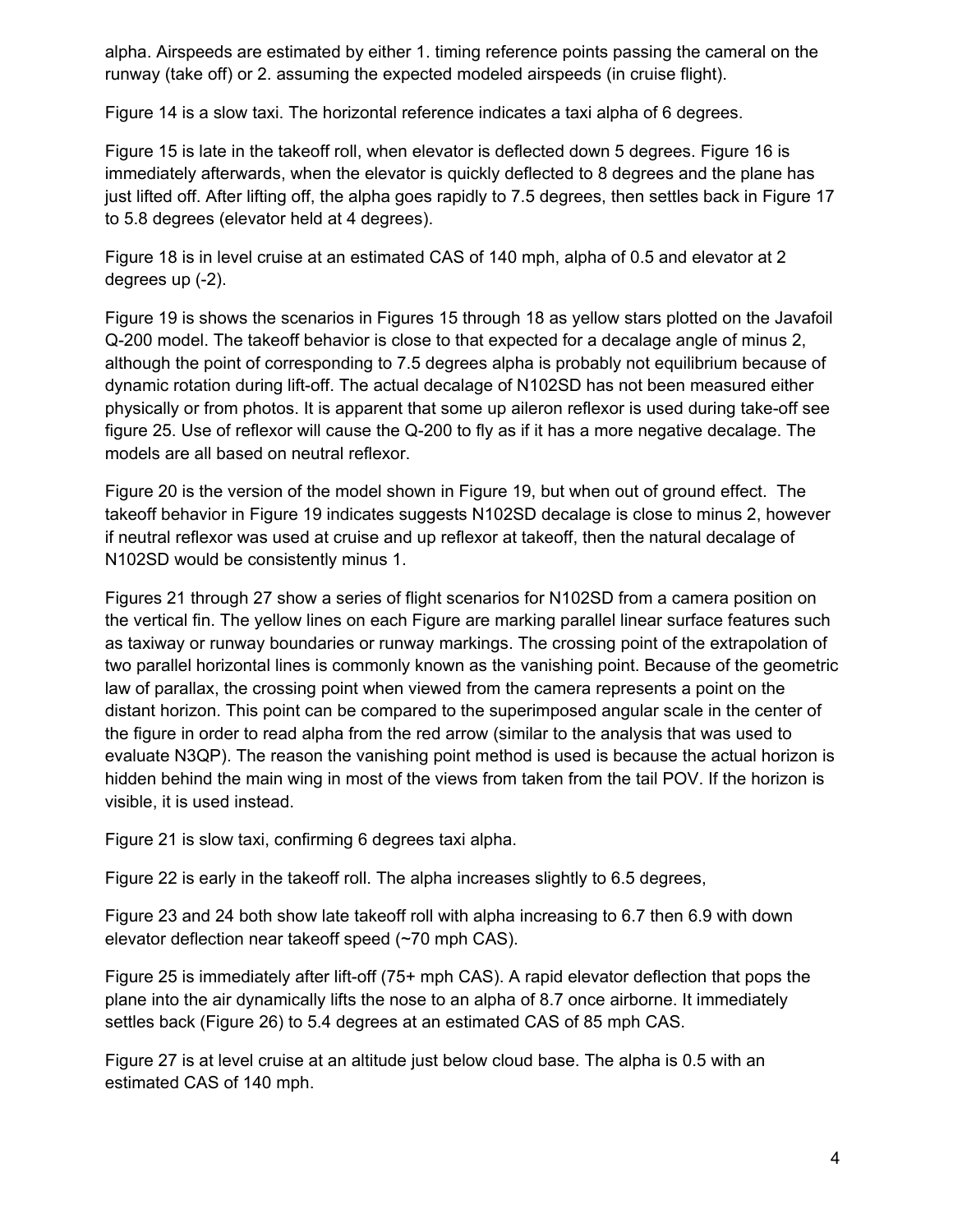The takeoff sequence in Figures 24, 25 and 26 is plotted on the alpha versus CAS of the model for comparison. Note the rapid rotation shown by the dashed lines shows the trajectory of the sequence. This sequence (excluding the dynamic pitch-up at take-off) suggests the N102SD has a decalage behavior consistent with a value of minus 2 degrees. This is similar to what was indicated by the canard mounted camera POV.

Figure 29 is the same type of plot as in Figure 28, but shows the model results for flight out of ground effect. The scenario from Figure 27, N102SD in cruise flight, is plotted as a yellow star on this Figure. This indicates that the cruise flight is as expected for a decalage value of minus 1. Again, if reflexor was used for takeoff and adjusted to neutral for cruise, the points in Figures 28 and 29 would be consistent with N102SD having a minus 1 decalage. Figures 24 and 25 seem to show that up aileron reflexor is present for takeoff, and Figure 27 appears to show neutral reflexor at cruise. Overall, N102SD is consistent with the model predicted behavior for a decalage angle of minus 1.

## *Tri-Q200 Flight Envelope Model*

As noted in Part 2 of this study, the Tri-Q200 configuration behaves differently than the Q-200. For takeoff this is because of the obvious fact that the Tri-Q200 must rotate to a higher alpha in order to take off. What is not so obvious is that the Tri-Q200 also differs from the Q-200 in all phases of flight because of significant aerodynamic contributions of the main gear as compared to the standard gear on the Q-200 taildragger. The variations between the two gear styles is caused by drag moment differences and also by significant de-lifting forces induced by the landing gear shape. The flight behavior of the Tri-Q200 requires a unique model that incorporates these differences. Part 2 explains the Tri-Q200 modeling results in detail. We use the Tri-Q200 model from Part 2 in order to compare to actual flying Tri-Q200's discussed below.

## *Tri-Q200 Flight Characteristics – N625JM*

Jerry Marstall's Tri-Q200 (N625JM) was one aircraft that has been measured for the the 2009 decalage study and has been flying as a Tri-Q200 for many years. N625JM has decalage angle of +0.85. The loaded taxi alpha was measured to be 4.5 degrees. Knowledge of these parameters allow for specific comparison to the Tri-Q200 model. Also very informative is the camera position mounted just below the rudder on bottom of the fuselage which gives a full view of the main wing, canard and landing gear. Airspeed during takeoff was determined by timing runway markings, and cruise airspeed is estimated.

Figure 30 shows N625JM in stationary taxi position with alpha at 4.5 degrees. The yellow line marks the horizon (aligns with 4.5 degrees on the scale). In addition, a horizontal orange line marks a unique registration point on the main wheel fairing. This is used to determine the flex of the gear leg. The red line connects registration points on both ends of the canard. This red line is used to determine the flex of the canard. The black line connects registration points on the tips of the main wing and is used to determine the flex of the main wing. The various superimposed scales are used to quantify the various measurements.

Figure 31 shows N625JM late in the takeoff roll at an estimated 65 mph CAS. Note that the aerodynamic forces prior to this moment have pitched the aircraft forward slightly to 3.1 degrees.

Figure 32 shows N625JM later in the takeoff roll with estimated CAS of 70. In the video, the main wheels can be seen bouncing slightly as they momentarily depart the runway. The nose wheel is still firmly in contact with the runway.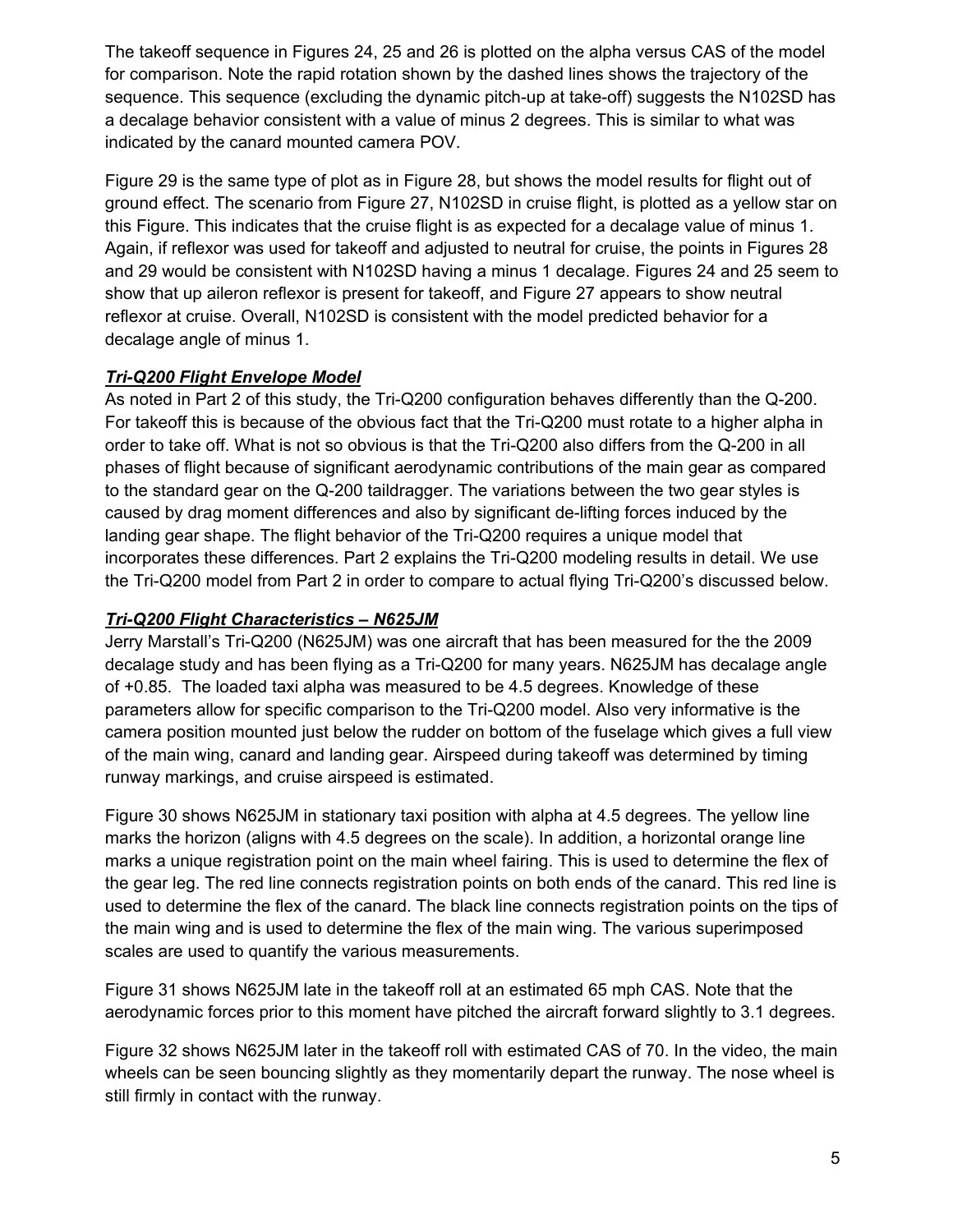Fig, 33 is similar to Figure 32 with slightly higher airspeed with estimated CAS of 74. This is where a large elevator deflection causes the nose wheel to lift and nose to rotate upward.

Figure 34 shows mains off the ground with nose wheel lifted and reaching the top of the rotation with estimated CAS of 78 and alpha of 6.5 degrees. This is a dynamic condition, and soon after this, while flying in ground effect, the nose rotates quickly downward again.

Figure 35 shows the bottom of the nose down movement while accelerating in ground effect. The nose reaches a minimum of 2.8 degrees at a CAS of 90 mph.

Figure 36 shows a stabilized alpha of 3.5 while still accelerating and starting to depart ground effect at CAS of 100 mph.

Figure 37 shows a level cruise at 135 mph CAS and alpha of 2.2 degrees.

Figure 38 plots yellow stars for N625JM on top of the plot of zero decalage Javafoil model for the Tri-Q200. The stars show the configurations captured in Figures 31-37. The taxi angle is below the stable flight envelope for zero decalage at low airspeeds. The low taxi angle of 4.5 to 5 degrees requires that a significant elevator deflection must be used at take-off in order to cause the aircraft to rotate to an attitude that will cause all wheels to lift off the runway. This rotation appears to occur around 70-74 mph CAS as shown in Figure 33. The nose high attitude achieved dynamically at lift off is recovered while still in ground effect as the plane accelerates at a much lower alpha. The Javafoil model is insufficient to model this dynamic behavior, so the dashed line on Figure 38 is used to represent the progressive history of the take-off shown in the video. The left most yellow star, corresponds to near level, stable flight and this point/star is also shown in Figure 39. Figure 39 shows the model behavior out of ground effect. The two stars in Figure 39 are the flight configurations for N625JM shown in Figures 36 and 37. The left most star in Figure 39 is the only one that is completely out of ground effect. From this analysis, it appears that N625JM flies as if it has a decalage of approximately -0.75. This is expected if reflexor is deployed with significant trailing edge up at a sufficient angle, and it appears that this is the case from the video.

#### *Forces on Flight Surfaces – Tri-Q200 N625JM*

As previously discussed, Figures 30-37 have a number of reference lines and scales superimposed in addition to the scale used to measure alpha. The additional lines and scales are used to measure the deflections of: 1.Nose gear, 2.Main gear, 3.Main wing, and 4.Canard, throughout all phases of flight. Because of the tail mount of the camera, all of these deflections can be measured. To calibrate these deflections, I assume that force vs. deflection function is linear (a simplification, but useful for comparitive analysis in this case). The specific spring constants can be estimated for each of the 4 components to give an estimate of loads in pounds of force. The measurements are taken prior to take-off, during take-off and during flight. The results reveal how the Tri-Q200 configuration of N625JM uniquely responds to flight loads.

Figure 40 shows a graph of the loads estimated from measured flex of each component. The spring constants are determined by known loading conditions on the ground. When N625JM is stationary, the load on both wings is zero. Of course the wing has weight, so deflects downward under that load, but that weight of the wing is part of the gross weight, not a flight force. We only want to measure airflow induced loads, so we designate stationary flex as zero. The main gear and nose gear are fully loaded when stationary, supporting the entire gross weight of the plane. Similarly, the main gear becomes fully UN-loaded at the moment of takeoff. So, at takeoff the entire weight of the aircraft is borne by the flying surfaces. The weight on the ground is estimated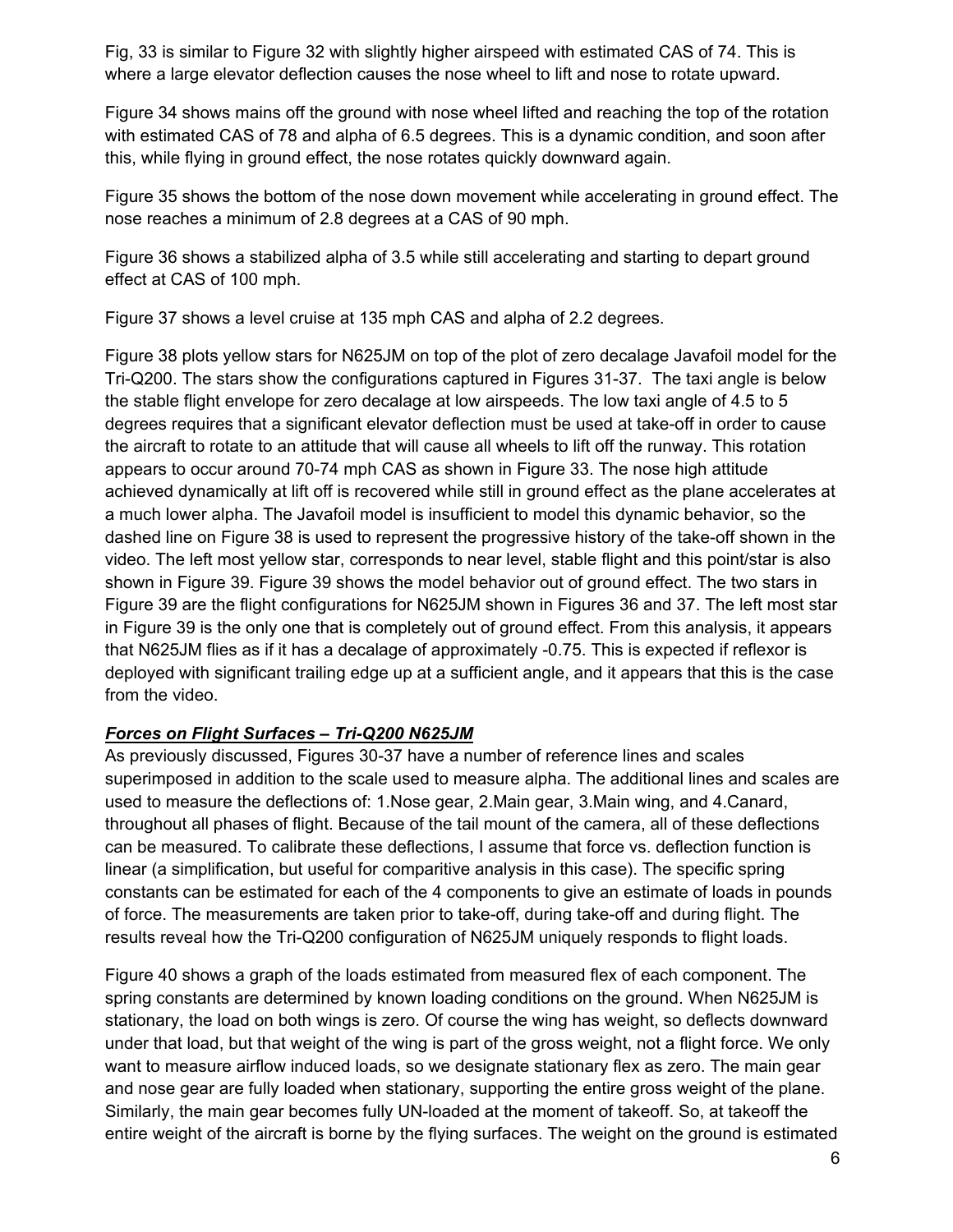at around 900 pounds. The deflection of the main and nose gear and main gear is caused by loads that are determined by moment arms with respect to CG. With a CG of about 45" FS (estimated for N625JM for this video), the load on the main gear is about 700 lbs. and that on the nose gear about 200 lbs. The spring constant for the gear leg is determined by measuring the difference in deflection while stationary (fully loaded) compared to that at the moment of takeoff (unloaded). What was unexpected, prior to this study is that as the aircraft accelerates after takeoff, the main gear continues to deflect further downward revealing that the gear leg is experiencing a negative (de-lifting) force caused by airflow. By applying the spring constant calibrated to the loaded gear condition, the main gear experiences a downward force in cruise flight of about 200 pounds (as shown by the green curve in Figure 40). The orange curve in Figure 40 shows the combined load of both Canard and Main wing. Because of the de-lifting force on the main gear leg, the other lifting surfaces must counter to provide about 1100 pounds of lift (900 lbs GW plus 200 lbs of negative lift on the gear leg). The models for the Tri-Q200 from Part 2 include a de-lifting gear leg and somewhat predicted this effect, but the magnitude of effect is revealed by the calibrated video. Since the de-lifting gear leg is located behind the CG of the aircraft, the Tri-Q200 necessarily flies at a higher alpha than the Q-200 taildragger. Both the main wing and canard need to provide more lift to compensate for the downward force from the gear leg. At cruise of CAS 135 mph the measurements show that the main wing is providing 400 lbs. of lift and the canard is providing about 700 pounds of lift. N625JM trues out slightly above 2 degrees alpha in level flight at cruise. In this same flight configuration, the Q-200 flies close to zero alpha at similar airspeeds. The purple curve in Figure 40 shows the sum of all measured forces at all airspeeds. This curve should be flat and exactly equal to the gross weight of 900 lbs to be in equilibrium. It is pretty close to flat, but varies during the rotation and take-off phase because of dynamic variations in loads caused by the transient conditions during takeoff that are shown in Figure 38.

The primary point of Figure 40 is to show that, because of the de-lifting force of the main gear leg, the wing and canard must effectively provide 200 pounds additional lifting force so as to cancel the gear leg. The cause is the misalignment of the gear leg airfoil with respect to the streamlines. The gear leg has a negative effective angle of attack at all alphas according to the modeling of streamlines. In addition to the negative lift, the leg is contributing significant associated induced drag which adds to both the form and parasite drag components of the leg. Also, because the wings must provide additional lift to cancel the negative lift of the gear leg, their induced drag is higher than it would be if it were only carrying the gross weight of the plane. The Q-200's original design has demonstrated, when "on the step" (alphas approaching zero), that the main wing in its minimum drag orientation and provides little or no lift thereby reducing its induced drag to near zero. In this case the canard is providing all the required lift and induced drag is minimized because of the fact that the induced drag is being generated by only half of the total wing area (canard only, no main wing induced drag). On the other hand, the impact of the Tri-Q200 main gear is to cause the higher total drag on all surfaces and to significantly lower cruise speed of the Tri-Q200 in comparison to its Q-200 taildragger cousin.

Lest one argue that N635JM gear leg forces measured in this study are unique or anomalous, there is confirmation of the phenomenon demonstrated on another Tri-Q200 (N585SY) measured for this study. Figures 41, 42 and 43 are screen captures from a video of N585SY. The camera position is on the upper surface of the canard in this video. These figures have two scales superimposed at a position near both the left and right main gear legs. The scales are used to measure the deflection of the each side of the gear leg with respect to the fuselage. Figure 41 is when the plane is stationary so this figure reflects the deflection with the full gross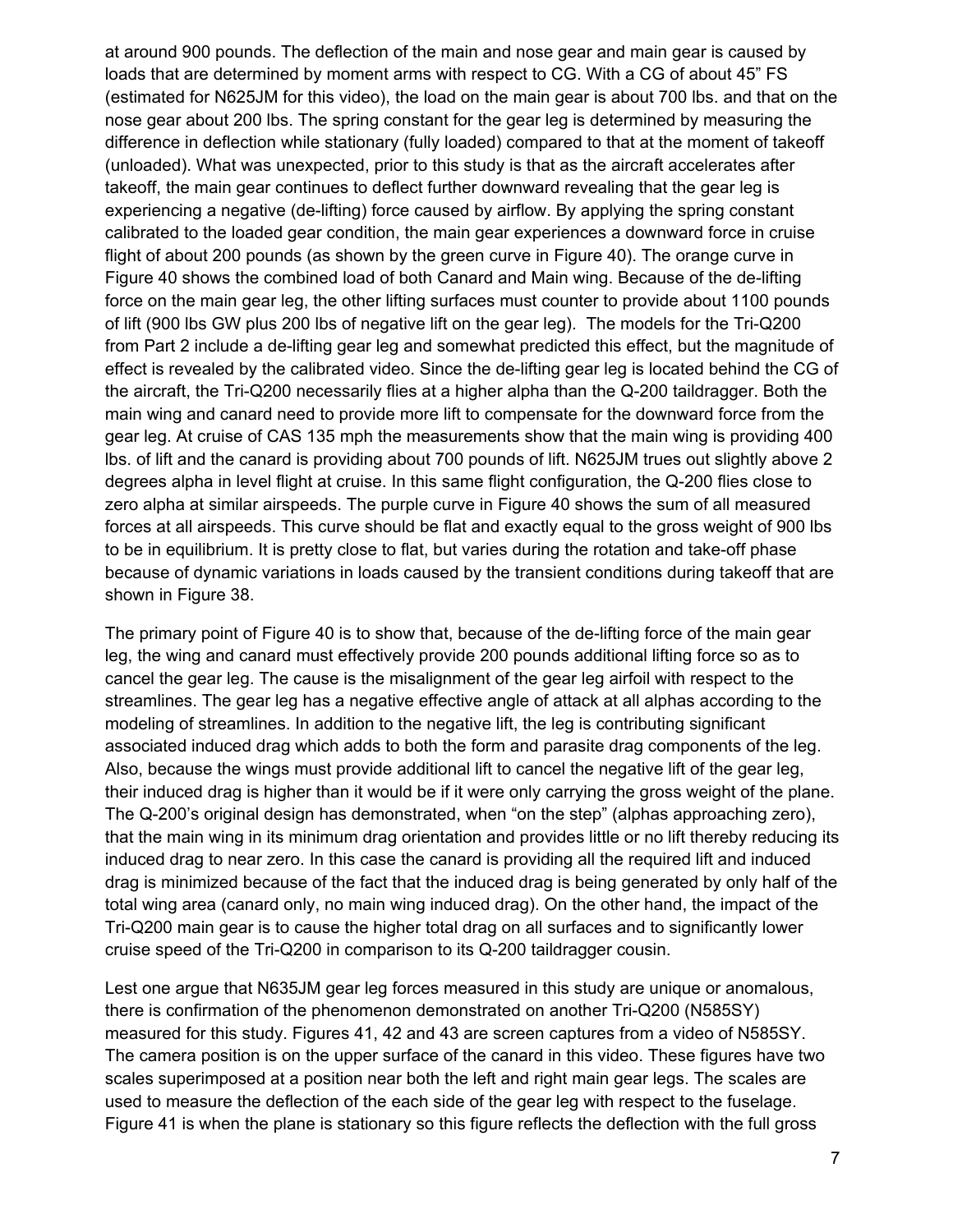weight supported on the gear. Figure 42 is immediately after takeoff so reflects the deflection when the gear is completely UN-loaded. Figure 43 shows the deflections during level cruise flight. The numbers on the scale are linearly spaced, allowing computation of an appropriate linear spring constant. In Figure 40 at full ground loading, the left gear reads 3.0 and the right gear reads 19.8. In Figure 41 is shown at the moment of takeoff with fully unloaded gear, the left gear reads 5.0 and the right reads 23.0. The difference in the values between Figure 40 and 41 represent complete unloading of approximately 700 pounds of load on the gear (350 lbs. on each side), so the left gear spring calibration amounts to 175 lbs./unit and the right computes to 109.4 lbs./unit. Figure 42 at level cruise shows the left gear at 5.6, and the right gear at 24. Applying the same spring constants to these changes since takeoff reveals the down force on the right gear to be 109.4 lbs. and on the left gear to be 105 lbs. Together, these sum to 214.4 lbs of down-force which is nearly identical to the value measured for N625JM at cruise. These observations confirm that the main gear leg, as designed is capable of applying a negative lift force of approximately 200 ibs. and adding a corresponding amount of induced drag, significantly degrading the potential performance of the Tri-Q200 at higher airspeeds.

#### *Tri-Q200 Flight Characteristics – N625JM*

Other flight videos of Jean-Paul Chevallier's Tri-Q200 (N585SY) are taken with a variety of camera positions on the aircraft. These different positions allow an analysis of the flight characteristics from a variety of perspectives for this aircraft. N585SY's decalage was hand measured using the standard tool described in the decalage study and referenced in Part 1 of this study. The decalage of N585SY was determined to be -0.4 degrees and the loaded taxi alpha was measured to be 2.0 degrees. The methods for scaling the value of alpha from screen captures and for the determination of airspeed are identical to or are variants of the methods already described.

Figures 44-47 show a takeoff sequence of shots for N585SY. These are plotted on Figure 49 in comparison with the ground effect zero decalage model of the Tri-Q200. The results plot above the zero decalage curve, but converge closer to the zero decalage curve as the takeoff sequence progresses. Keep in mind that the measured alpha (using the scale on the horizon) may not reflect true alpha if the aircraft is in a climb. This is because when there is a climb involved, the angle of the aircraft relative to the horizon is not the same as the angle of the aircraft relative to the stationary air mass. The angle of the climb must be subtracted from the measured alpha in order to know the true alpha. In flight shown in Figures 44-47, N585SY is climbing out of ground effect as the sequence progresses, but the angular contribution of that climb cannot be determined precisely, so the measured alpha measured will be higher than the true alpha. N585SY has a decalage of -0.4, which would dictate that measured data plot above the zero decalage profile on Figure 49, but the alpha values seem to exceed those expected for a decalage of -0.4. N585SY also has a Legare-style T-tail, which adds an unknown contribution to performance, and whose setting cannot be determined from the videos.

Figure 48 shows the cruise phase flight of N585SY following the takeoff in Figures 44-47. The data from Figure 48 is plotted as a yellow star on Figure 50 (left most star). The data from Figure 47 is also plotted on Figure 50 for comparison, since the flight condition in Figure 47 is also out of ground effect.

Figures 51-56 show the takeoff sequence for N585SY on a different flight than that shown in Figures 44-47. This second takeoff sequence is plotted on Figure 49 as blue stars and a blue dashed line. This second takeoff demonstrates that the pilot's decision of when to rotate for takeoff (at what CAS) will determine a unique path through the dynamic rotation and takeoff